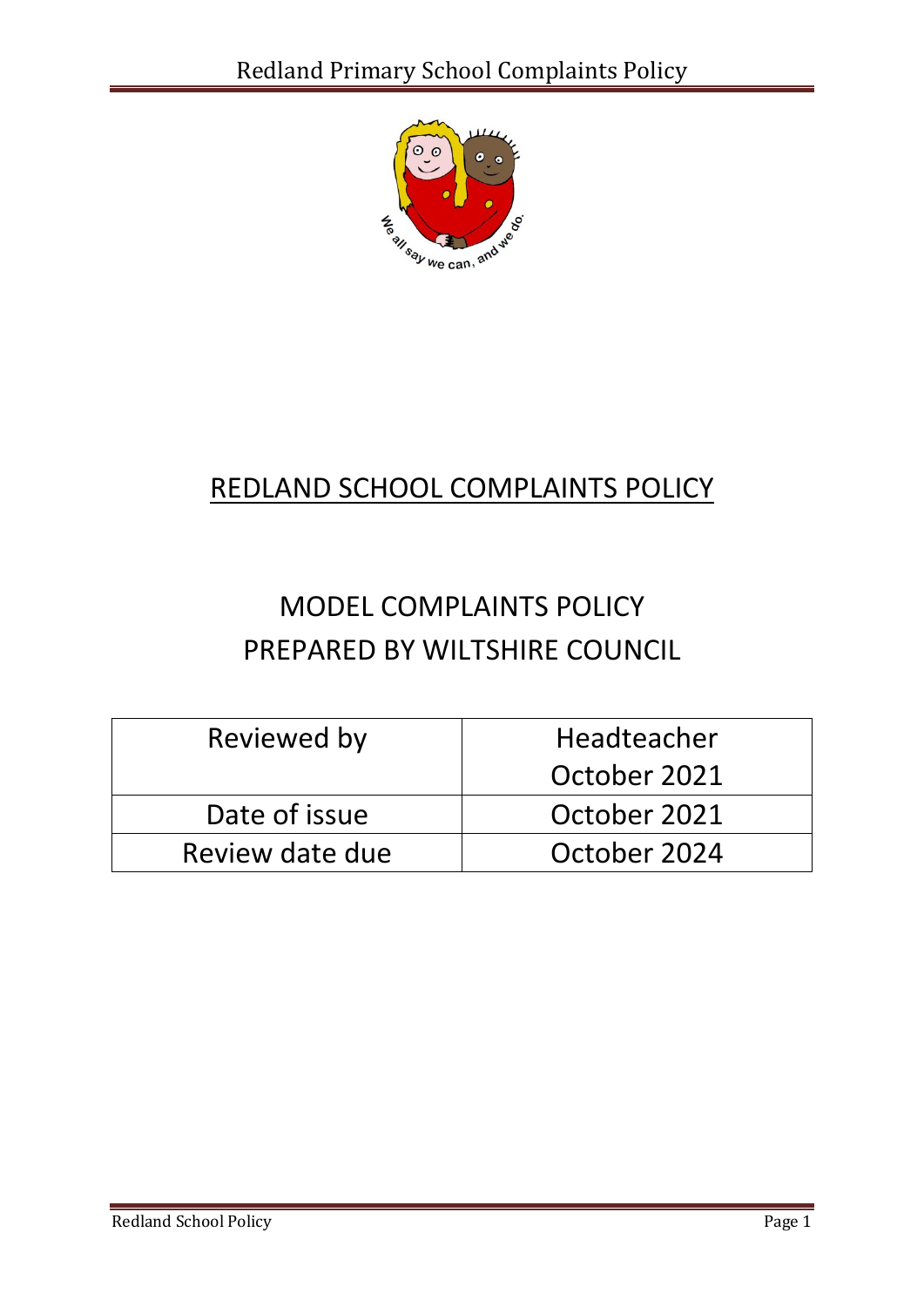### **Who can make a complaint?**

This complaints procedure is not limited to parents or carers of children that are registered at the school. Any person, including members of the public, may make a complaint to Redland School about any provision of facilities or services that we provide. Unless complaints are dealt with under separate statutory procedures (such as appeals relating to exclusions or admissions), we will use this complaints procedure.

### **The difference between a concern and a complaint**

A concern may be defined as '*an expression of worry or doubt over an issue considered to be important for which reassurances are sought'*.

A complaint may be defined as '*an expression of dissatisfaction however made, about actions taken or a lack of action*'.

It is in everyone's interest that concerns and complaints are resolved at the earliest possible stage. Many issues can be resolved informally, without the need to use the formal stages of the complaints procedure. Redland School takes concerns seriously and will make every effort to resolve the matter as quickly as possible.

If you have difficulty discussing a concern with a particular member of staff, we will respect your views. In these cases, the headteacher, will refer you to another staff member. Similarly, if the member of staff directly involved feels unable to deal with a concern, the headteacher will refer you to another staff member. The member of staff may be more senior but does not have to be. The ability to consider the concern objectively and impartially is more important.

We understand however, that there are occasions when people would like to raise their concerns formally. In this case, Redland School will attempt to resolve the issue internally, through the stages outlined within this complaints procedure.

### **How to raise a concern or make a complaint**

A concern or complaint can be made in person, in writing or by telephone. They may also be made by a third party acting on behalf on a complainant, as long as they have appropriate consent to do so.

Concerns should be raised with either the class teacher or headteacher. If the issue remains unresolved, the next step is to make a formal complaint.

Complainants should not approach individual governors to raise concerns or complaints. They have no power to act on an individual basis and it may also prevent them from considering complaints at Stage 2 of the procedure.

Complaints against school staff (except the headteacher) should be made in the first instance, to Mrs Veronika Joy (the headteacher) via the school office*.* Please mark them as Private and Confidential.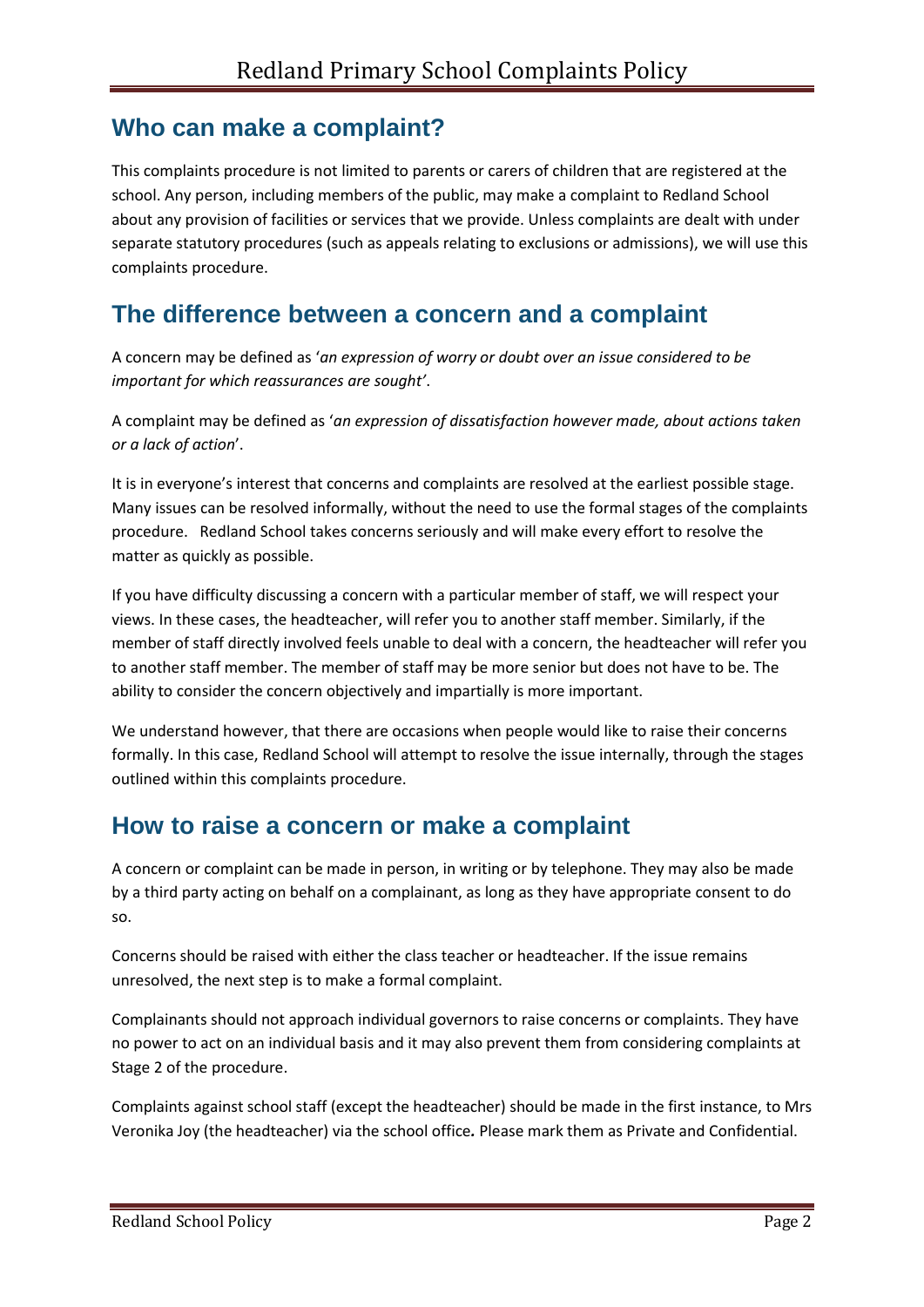Complaints that involve or are about the headteacher should be addressed to Mr Gerard Hilderly (the Chair of Governors), via the school office. Please mark them as Private and Confidential.

Complaints about the Chair of Governors, any individual governor or the whole governing body should be addressed to Mrs Lisa Pullin (the Clerk to the Governing Body) via the school office. Please mark them as Private and Confidential.

For ease of use, a template complaint form is included at the end of this procedure. If you require help in completing the form, please contact the school office. You can also ask third party organisations like the Citizens Advice to help you.

In accordance with equality law, we will consider making reasonable adjustments if required, to enable complainants to access and complete this complaints procedure. For instance, providing information in alternative formats, assisting complainants in raising a formal complaint or holding meetings in accessible locations.

## **Anonymous complaints**

We will not normally investigate anonymous complaints. However, the headteacher or Chair of Governors, if appropriate, will determine whether the complaint warrants an investigation.

### **Time scales**

You must raise the complaint within three months of the incident or, where a series of associated incidents have occurred, within three months of the last of these incidents. We will only consider complaints made outside of this time frame if exceptional circumstances apply.

### **Complaints received outside of term time**

We will consider complaints made outside of term time to have been received on the first school day after the holiday period.

### **Scope of this Complaints Procedure**

This procedure covers all complaints about any provision of community facilities or services by Redland School, other than complaints that are dealt with under other statutory procedures, including those listed below.

| <b>Exceptions</b>                 | Who to contact                                              |
|-----------------------------------|-------------------------------------------------------------|
| Admissions to schools             | Concerns about admissions, statutory assessments of Special |
| Statutory assessments of Special  | Educational Needs, or school re-organisation proposals      |
| <b>Educational Needs</b>          | should be raised with Wiltshire Council                     |
| School re-organisation proposals  |                                                             |
| Matters likely to require a Child | Complaints about child protection matters are handled under |
| Protection Investigation          | our child protection and safeguarding policy and in         |
|                                   | accordance with relevant statutory guidance.                |
|                                   |                                                             |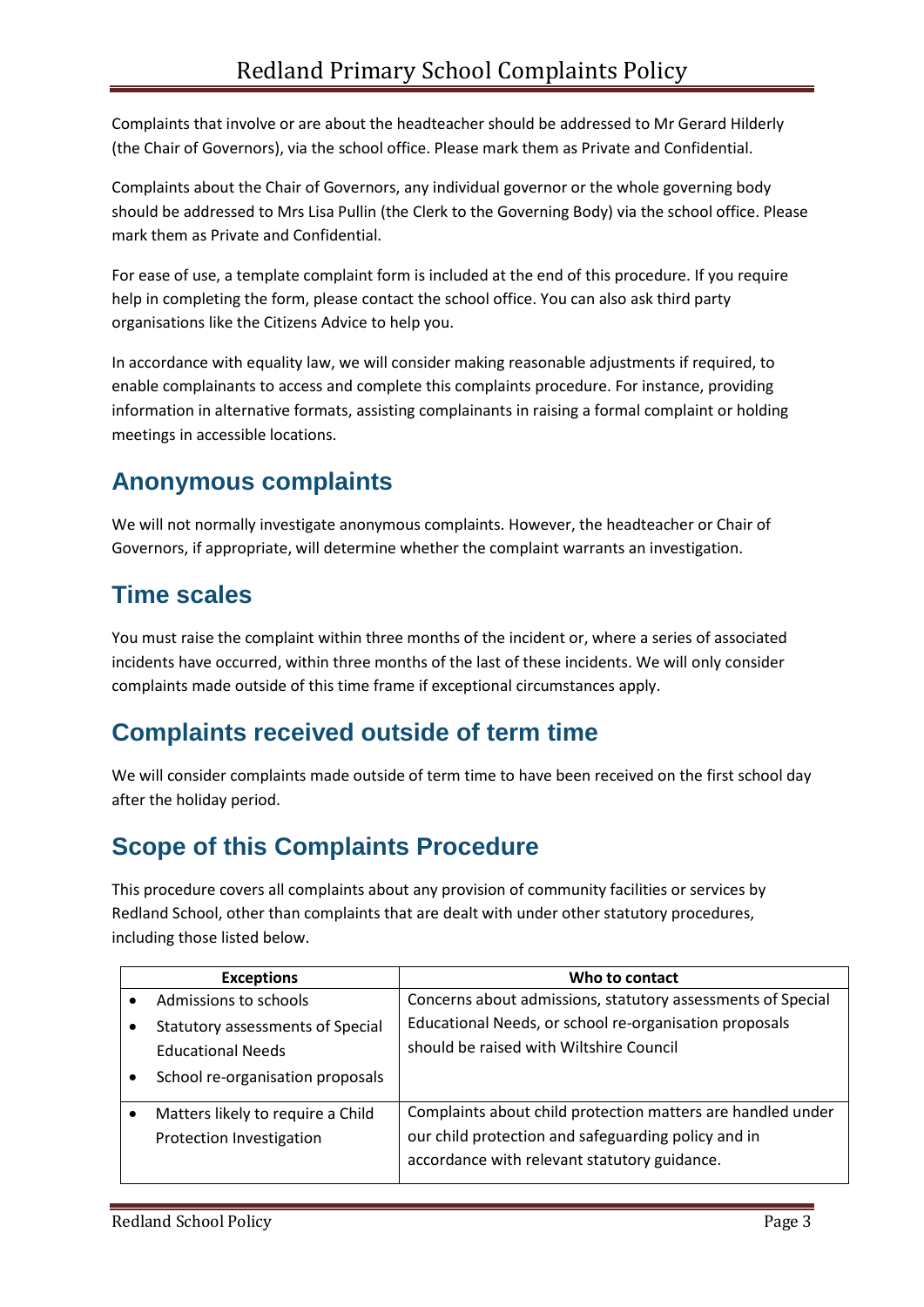|                                 | If you have serious concerns, you may wish to contact the               |
|---------------------------------|-------------------------------------------------------------------------|
|                                 | local authority designated officer (LADO) who has local                 |
|                                 | responsibility for safeguarding (01225 713945) or the Multi-            |
|                                 | Agency Safeguarding Hub (MASH) at Wiltshire Council 0300                |
|                                 | 4560108.                                                                |
| Exclusion of children from      | Further information about raising concerns about exclusion              |
| school*                         | can be found at: www.gov.uk/school-discipline-                          |
|                                 | exclusions/exclusions.                                                  |
|                                 | *complaints about the application of the behaviour policy can           |
|                                 | be made through the school's complaints procedure. <link th="" to<=""/> |
|                                 | school behaviour policy>.                                               |
|                                 |                                                                         |
| Whistleblowing                  | We have an internal whistleblowing procedure for all our                |
|                                 | employees, including temporary staff and contractors.                   |
|                                 | The Secretary of State for Education is the prescribed person           |
|                                 | for matters relating to education for whistleblowers in                 |
|                                 | education who do not want to raise matters direct with their            |
|                                 | employer. Referrals can be made at:                                     |
|                                 | www.education.gov.uk/contactus.                                         |
|                                 |                                                                         |
|                                 | Volunteer staff who have concerns about our school should               |
|                                 | complain through the school's complaints procedure. You                 |
|                                 | may also be able to complain direct to the LA or the                    |
|                                 | Department for Education (see link above), depending on the             |
|                                 | substance of your complaint.                                            |
| Staff grievances                | Complaints from staff will be dealt with under the school's             |
|                                 | internal grievance procedures.                                          |
| Staff conduct                   | Complaints about staff will be dealt with under the school's            |
|                                 | internal disciplinary procedures, if appropriate.                       |
|                                 | Complainants will not be informed of any disciplinary action            |
|                                 | taken against a staff member as a result of a complaint.                |
|                                 | However, the complainant will be notified that the matter is            |
|                                 | being addressed.                                                        |
|                                 |                                                                         |
| Complaints about services       | Providers should have their own complaints procedure to deal            |
| provided by other providers who | with complaints about service. Please contact them direct.              |
| may use school premises or      |                                                                         |
| facilities                      |                                                                         |
| National Curriculum - content   | Please contact the Department for Education at:                         |
|                                 | www.education.gov.uk/contactus                                          |

If other bodies are investigating aspects of the complaint, for example the police, local authority (LA) safeguarding teams or Tribunals, this may impact on our ability to adhere to the timescales within this procedure or result in the procedure being suspended until those public bodies have completed their investigations.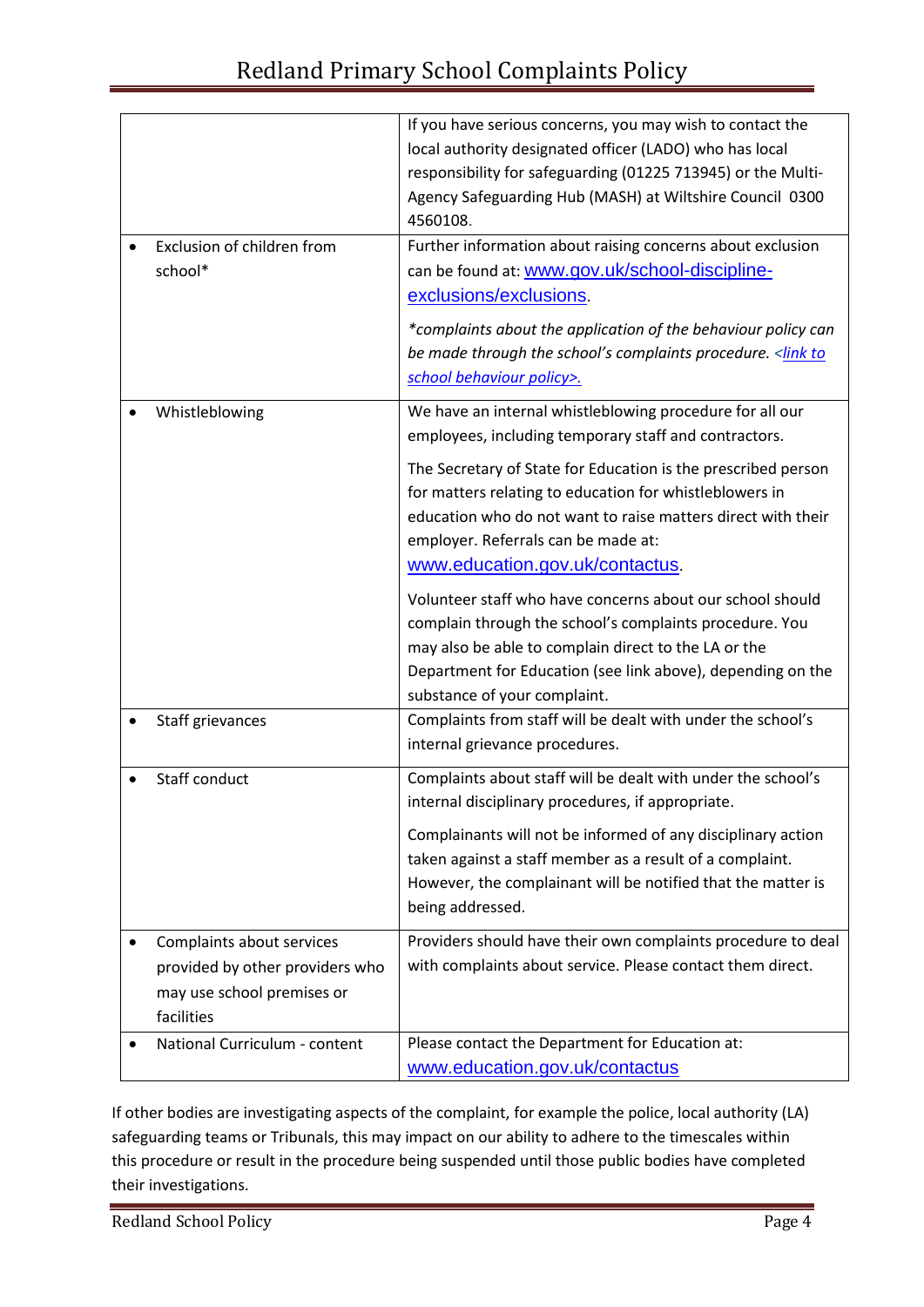If a complainant commences legal action against Redland School in relation to their complaint, we will consider whether to suspend the complaints procedure in relation to their complaint until those legal proceedings have concluded.

### **Resolving complaints**

At each stage in the procedure, Redland School wants to resolve the complaint. If appropriate, we will acknowledge that the complaint is upheld in whole or in part. In addition, we may offer one or more of the following:

- an explanation
- an admission that the situation could have been handled differently or better
- an assurance that we will try to ensure the event complained of will not recur
- an explanation of the steps that have been or will be taken to help ensure that it will not happen again and an indication of the timescales within which any changes will be made
- an undertaking to review school policies in light of the complaint
- an apology.

### **Withdrawal of a Complaint**

If a complainant wants to withdraw their complaint, we will ask them to confirm this in writing.

### **Stage 1**

Formal complaints must be made to the headteacher (unless they are about the headteacher), via the school office. This may be done in person, in writing (preferably on the Complaint Form), or by telephone.

The headteacher will record the date the complaint is received and will acknowledge receipt of the complaint in writing (either by letter or email) within 10 school days.

Within this response, the headteacher will seek to clarify the nature of the complaint, ask what remains unresolved and what outcome the complainant would like to see. The headteacher can consider whether a face to face meeting is the most appropriate way of doing this.

*Note: The headteacher may delegate the investigation to another member of the school's senior leadership team but not the decision to be taken.*

During the investigation, the headteacher (or investigator) will:

- if necessary, interview those involved in the matter and/or those complained of, allowing them to be accompanied if they wish
- keep a written record of any meetings/interviews in relation to their investigation.

At the conclusion of their investigation, the headteacher will provide a formal written response within 20 school days of the date of receipt of the complaint.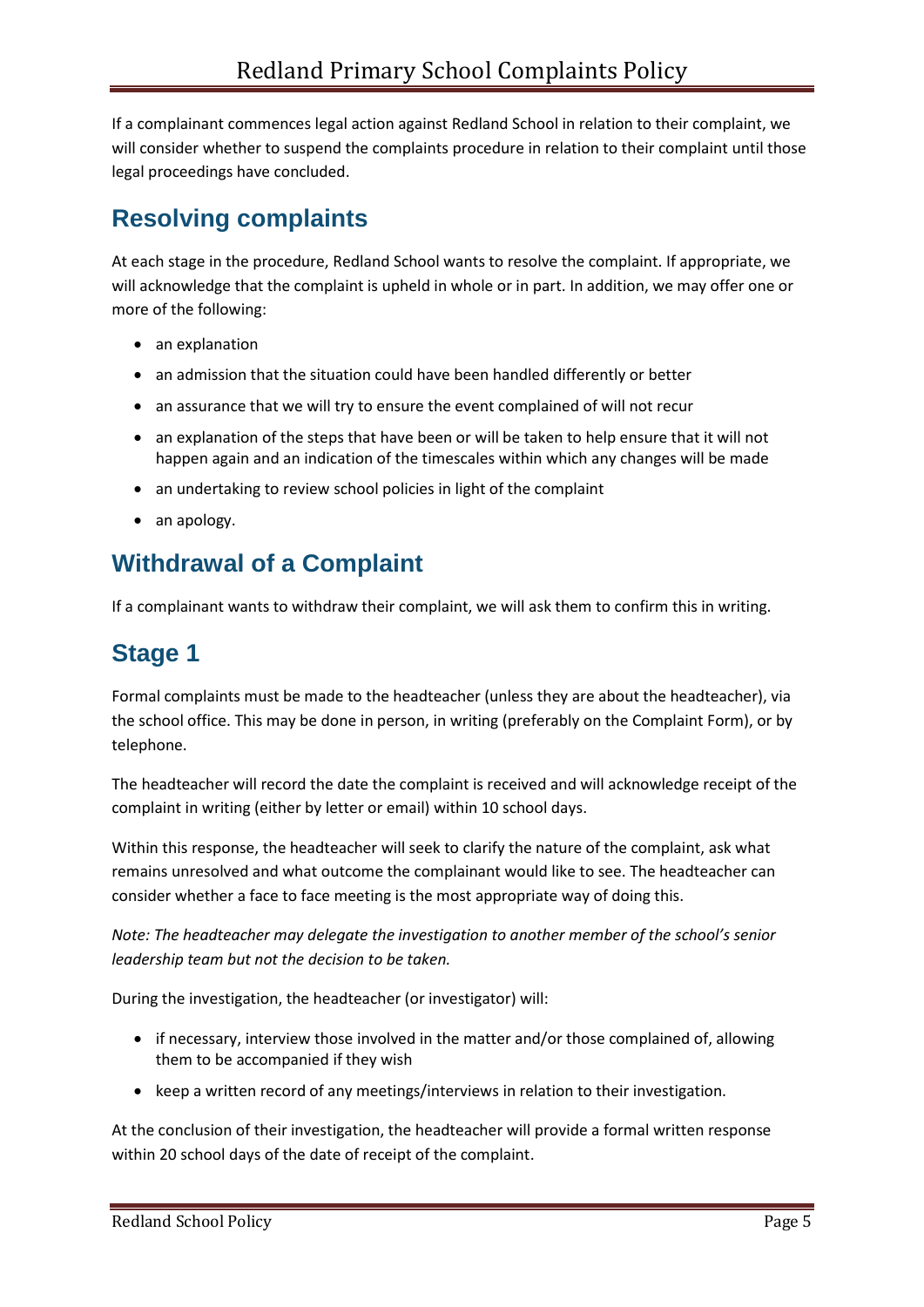If the headteacher is unable to meet this deadline, they will provide the complainant with an update and revised response date.

The response will detail any actions taken to investigate the complaint and provide a full explanation of the decision made and the reason(s) for it. Where appropriate, it will include details of actions Redland School will take to resolve the complaint.

The headteacher will advise the complainant of how to escalate their complaint should they remain dissatisfied with the outcome of Stage 1.

If the complaint is about the headteacher, or a member of the governing body (including the Chair or Vice-Chair), a suitably skilled governor will be appointed to complete all the actions at Stage 1.

Complaints about the headteacher or member of the governing body must be made to the Clerk, via the school office.

If the complaint is:

- jointly about the Chair and Vice Chair or
- the entire governing body or
- the majority of the governing body

Stage 1 will be considered by an independent investigator appointed by the governing body. At the conclusion of their investigation, the independent investigator will provide a formal written response.

### **Stage 2**

If the complainant is dissatisfied with the outcome at Stage 1 and wishes to take the matter further, they can escalate the complaint to Stage 2 – a meeting with members of the governing body's complaints committee, which will be formed of the first three, impartial, governors available. This is the final stage of the complaints procedure.

A request to escalate to Stage 2 must be made to the Clerk, via the school office, within **10** school days of receipt of the Stage 1 response.

The Clerk will record the date the complaint is received and acknowledge receipt of the complaint in writing (either by letter or email) within **10** school days.

Requests received outside of this time frame will only be considered if exceptional circumstances apply.

The Clerk will write to the complainant to inform them of the date of the meeting. They will aim to convene a meeting within **20** school days of receipt of the Stage 2 request. If this is not possible, the Clerk will provide an anticipated date and keep the complainant informed.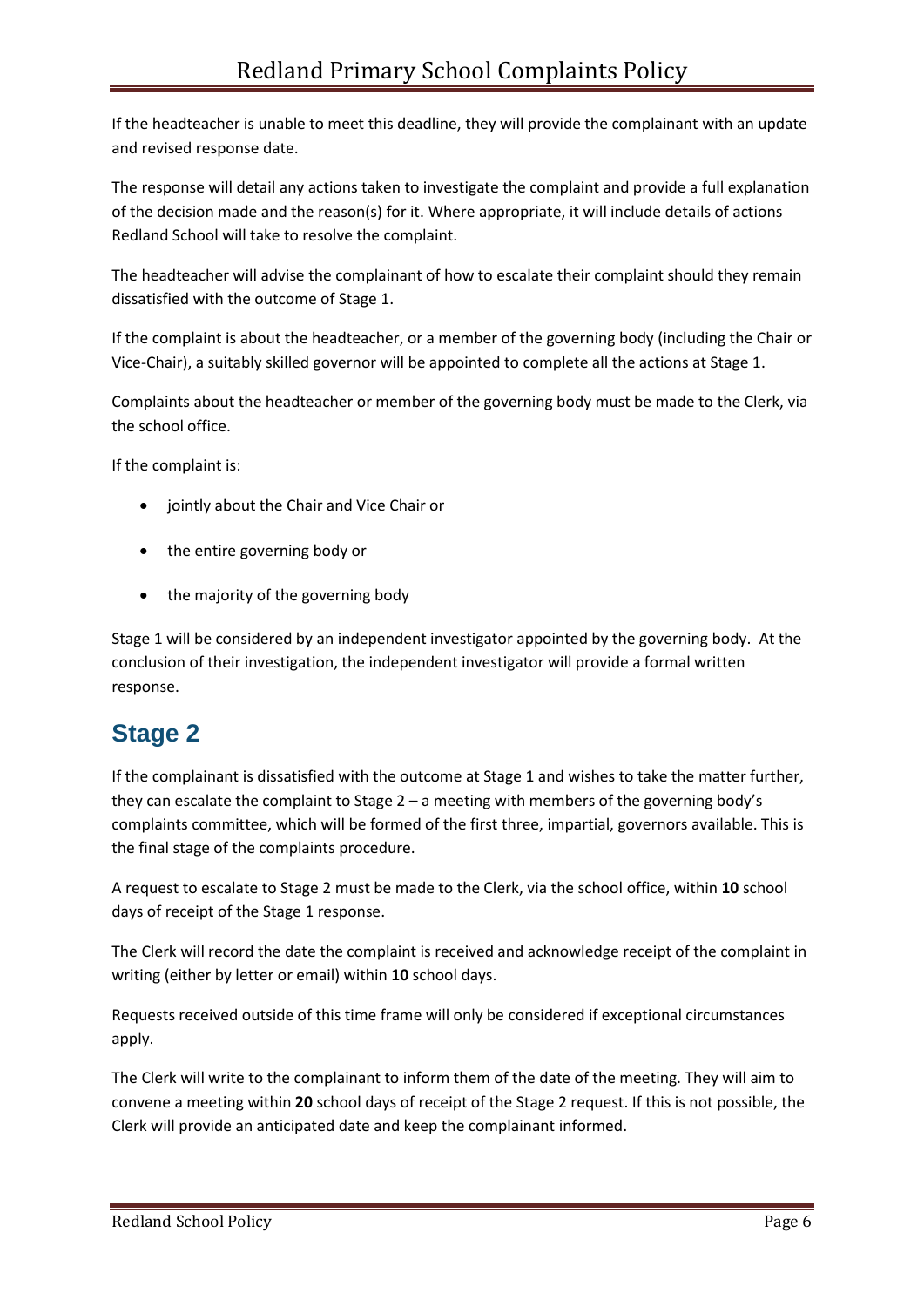*Note: In some exceptional circumstances, the Complaints Committee may decide to expedite the complaint, and facilitate any hearings within a shorter timeframe. This is at the discretion of the Committee members and would subsequently require agreement from all parties.*

If the complainant rejects the offer of three proposed dates, without good reason, the Clerk will decide when to hold the meeting. It will then proceed in the complainant's absence on the basis of written submissions from both parties.

The complaints committee will consist of at least three governors with no prior involvement or knowledge of the complaint. Prior to the meeting, they will decide amongst themselves who will act as the Chair of the Complaints Committee. If there are fewer than three governors from Redland School available, the Clerk will source any additional, independent governors through another local school or through their LA's Governor Services team, in order to make up the committee. Alternatively, an entirely independent committee may be convened to hear the complaint at Stage 2.

The committee will decide whether to deal with the complaint by inviting parties to a meeting or through written representations, but in making their decision they will be sensitive to the complainant's needs.

If the complainant is invited to attend the meeting, they may bring someone along to provide support. This can be a relative or friend. Generally, we do not encourage either party to bring legal representatives to the committee meeting. However, there may be occasions when legal representation is appropriate.

For instance, if a school employee is called as a witness in a complaint meeting, they may wish to be supported by union and/or legal representation.

*Note: Complaints about staff conduct will not generally be handled under this complaints procedure. Complainants will be advised that any staff conduct complaints will be considered under staff disciplinary procedures, if appropriate, but outcomes will not be shared with them.* 

Representatives from the media are not permitted to attend.

At least **10** school days before the meeting, the Clerk will:

- confirm and notify the complainant of the date, time and venue of the meeting, ensuring that, if the complainant is invited, the dates are convenient to all parties and that the venue and proceedings are accessible
- request copies of any further written material to be submitted to the committee at least **7** school days before the meeting.

Any written material will be circulated to all parties at least **3** school days before the date of the meeting. The committee will not normally accept, as evidence, recordings of conversations that were obtained covertly and without the informed consent of all parties being recorded.

The committee will also not review any new complaints at this stage or consider evidence unrelated to the initial complaint to be included. New complaints must be dealt with from Stage 1 of the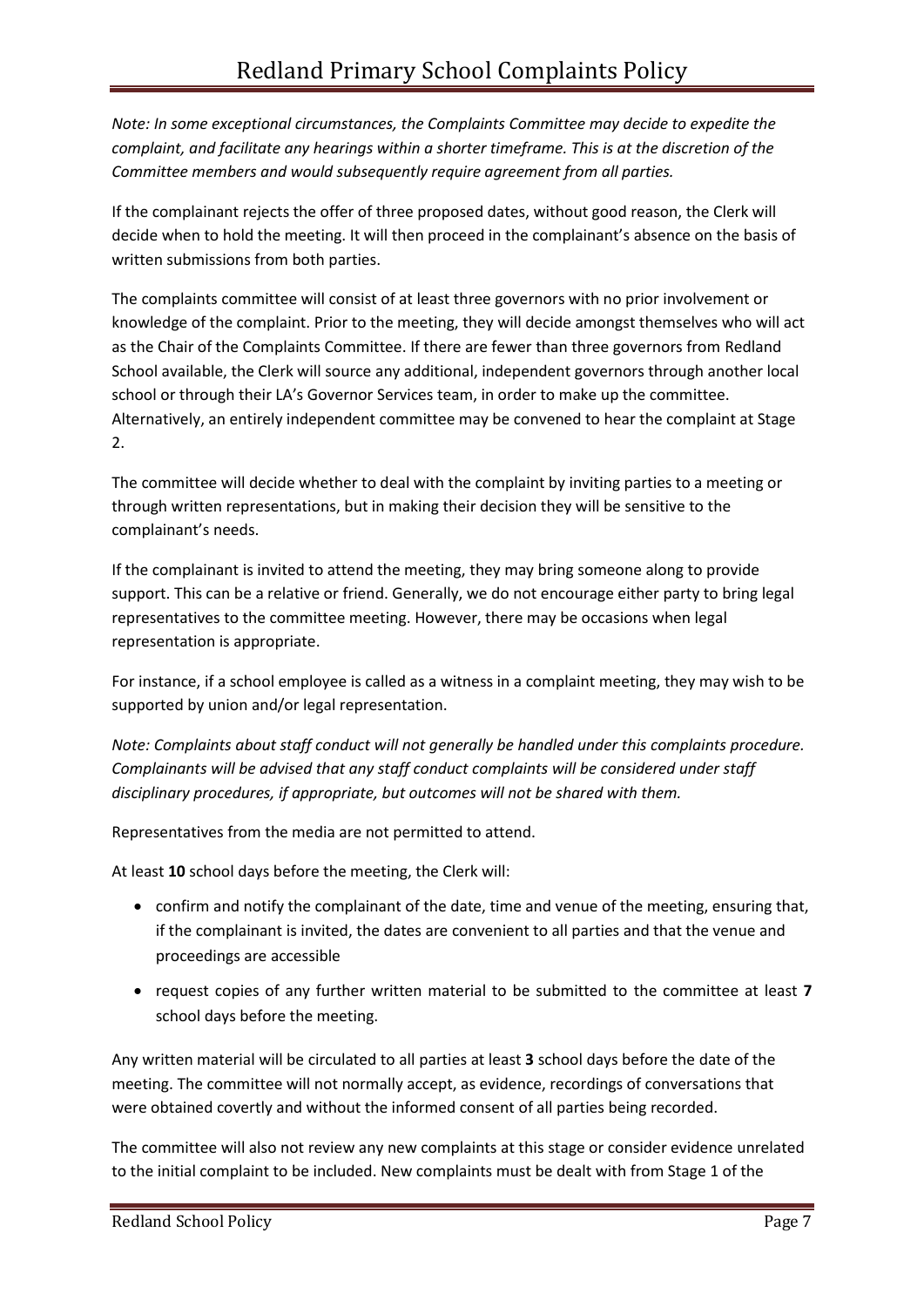#### procedure.

The meeting will be held in private. Electronic recordings of meetings or conversations are not normally permitted unless a complainant's own disability or special needs require it. Prior knowledge and consent of all parties attending must be sought before meetings or conversations take place. Consent will be recorded in any minutes taken.

The committee will consider the complaint and all the evidence presented. The committee can:

- uphold the complaint in whole or in part
- dismiss the complaint in whole or in part.

If the complaint is upheld in whole or in part, the committee will:

- decide on the appropriate action to be taken to resolve the complaint
- where appropriate, recommend changes to the school's systems or procedures to prevent similar issues in the future.

The Chair of the Committee will provide the complainant and Redland School with a full explanation of their decision and the reason(s) for it, in writing, within **5** school days.

The letter to the complainant will include details of how to contact the Department for Education if they are dissatisfied with the way their complaint has been handled by Redland School.

If the complaint is:

- jointly about the Chair and Vice Chair or
- the entire governing body or
- the majority of the governing body

Stage 2 will be heard by a committee of independent governors.

The response will detail any actions taken to investigate the complaint and provide a full explanation of the decision made and the reason(s) for it. Where appropriate, it will include details of actions Redland School will take to resolve the complaint.

The response will also advise the complainant of how to escalate their complaint should they remain dissatisfied.

### **Next Steps**

If the complainant believes the school did not handle their complaint in accordance with the published complaints procedure or they acted unlawfully or unreasonably in the exercise of their duties under education law, they can contact the Department for Education after they have completed Stage 2.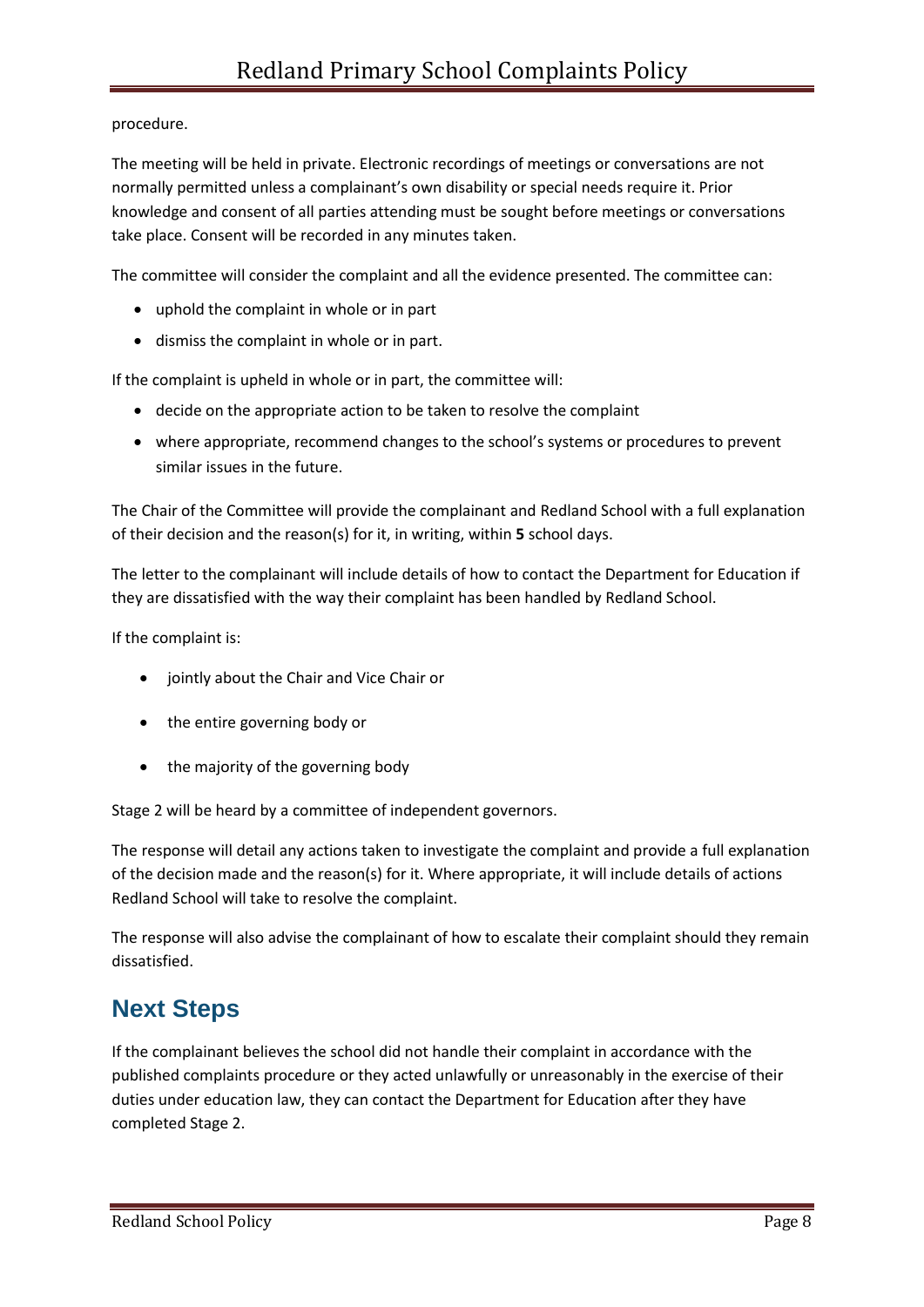The Department for Education will not normally reinvestigate the substance of complaints or overturn any decisions made by Redland School. They will consider whether Redland School has adhered to education legislation and any statutory policies connected with the complaint.

The complainant can refer their complaint to the Department for Education online at: [www.education.gov.uk/contactus,](http://www.education.gov.uk/contactus) by telephone on: 0370 000 2288 or by writing to:

Department for Education Piccadilly Gate Store Street Manchester M1 2WD.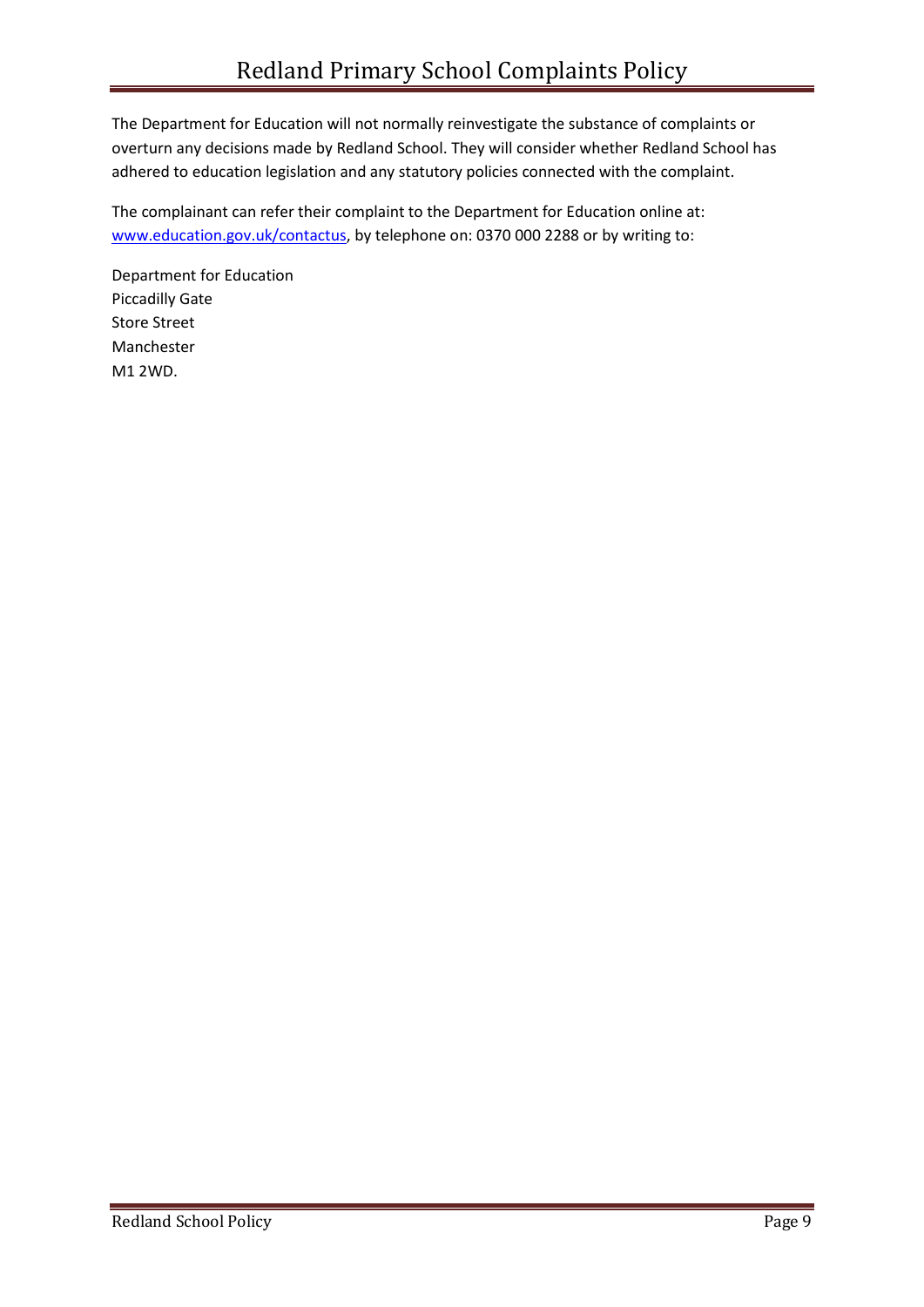### **Complaint Form**

Please complete and return to the headteacher who will acknowledge receipt and explain what action will be taken.

| Your name:                                                                                        |
|---------------------------------------------------------------------------------------------------|
| Pupil's name (if relevant):                                                                       |
| Your relationship to the pupil (if relevant):                                                     |
| <b>Address:</b>                                                                                   |
|                                                                                                   |
| Postcode:                                                                                         |
| Day time telephone number:                                                                        |
| <b>Evening telephone number:</b>                                                                  |
| Please give details of your complaint, including whether you have spoken to anybody at the school |
| about it.                                                                                         |
|                                                                                                   |
|                                                                                                   |
|                                                                                                   |
|                                                                                                   |
|                                                                                                   |
|                                                                                                   |
|                                                                                                   |
|                                                                                                   |
|                                                                                                   |
|                                                                                                   |
|                                                                                                   |
|                                                                                                   |
|                                                                                                   |
|                                                                                                   |
|                                                                                                   |
|                                                                                                   |
|                                                                                                   |
|                                                                                                   |
|                                                                                                   |
|                                                                                                   |
|                                                                                                   |
|                                                                                                   |
|                                                                                                   |
|                                                                                                   |
|                                                                                                   |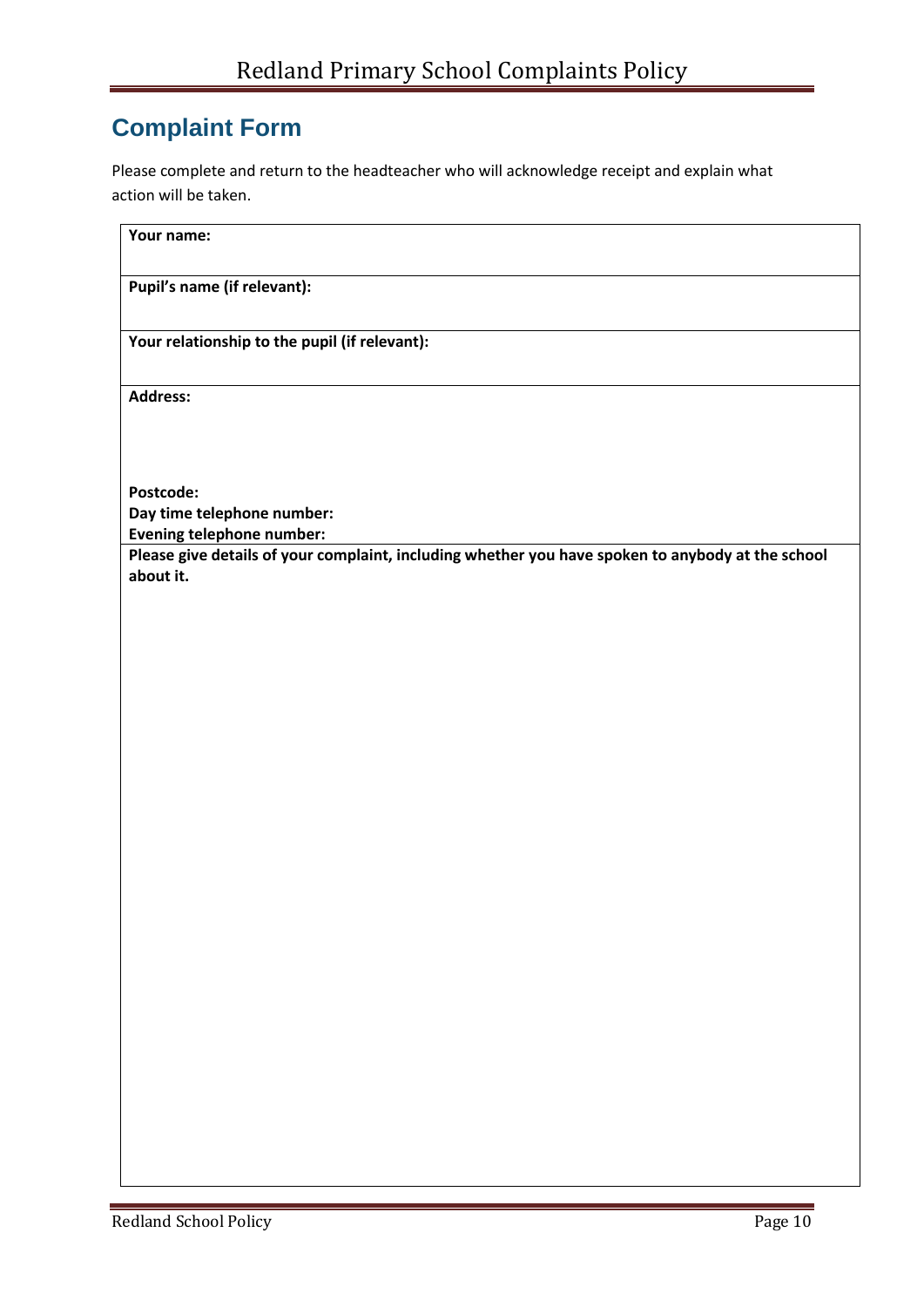| What actions do you feel might resolve the problem at this stage? |
|-------------------------------------------------------------------|
|                                                                   |
|                                                                   |
|                                                                   |
|                                                                   |
|                                                                   |
|                                                                   |
|                                                                   |
|                                                                   |
|                                                                   |
|                                                                   |
|                                                                   |
|                                                                   |
|                                                                   |
|                                                                   |
|                                                                   |
|                                                                   |
|                                                                   |
| Are you attaching any paperwork? If so, please give details.      |
|                                                                   |
|                                                                   |
|                                                                   |
|                                                                   |
|                                                                   |
|                                                                   |
|                                                                   |
|                                                                   |
|                                                                   |
|                                                                   |
|                                                                   |
|                                                                   |
|                                                                   |
| Signature:                                                        |
|                                                                   |
| Date:                                                             |
|                                                                   |
| Official use                                                      |
|                                                                   |
| Date acknowledgement sent:                                        |
| By who:                                                           |
|                                                                   |
|                                                                   |
|                                                                   |
| <b>Complaint referred to:</b>                                     |
|                                                                   |
|                                                                   |
| Date:                                                             |
|                                                                   |
|                                                                   |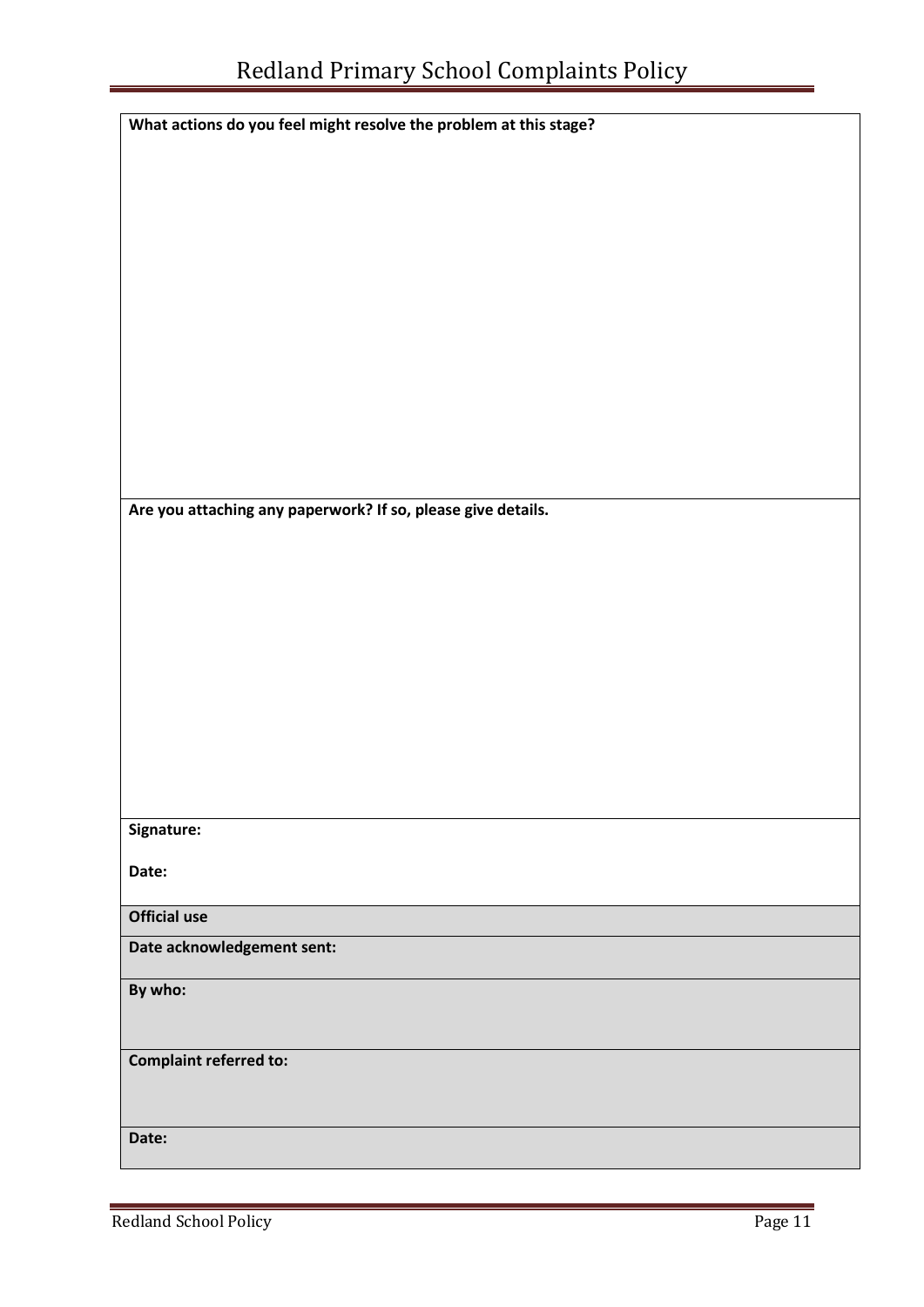### **Roles and Responsibilities**

#### **Complainant**

The complainant will receive a more effective response to the complaint if they:

- explain the complaint in full as early as possible
- co-operate with the school in seeking a solution to the complaint
- respond promptly to requests for information or meetings or in agreeing the details of the complaint
- ask for assistance as needed
- treat all those involved in the complaint with respect
- refrain from publicising the details of their complaint on social media and respect confidentiality.

#### **Investigator**

The investigator's role is to establish the facts relevant to the complaint by:

- providing a comprehensive, open, transparent and fair consideration of the complaint through:
	- $\circ$  sensitive and thorough interviewing of the complainant to establish what has happened and who has been involved
	- o interviewing staff and children/young people and other people relevant to the complaint
	- o consideration of records and other relevant information
	- o analysing information
- liaising with the complainant and the complaints co-ordinator as appropriate to clarify what the complainant feels would put things right.

The investigator should:

- conduct interviews with an open mind and be prepared to persist in the questioning
- keep notes of interviews or arrange for an independent note taker to record minutes of the meeting
- ensure that any papers produced during the investigation are kept securely pending any appeal
- be mindful of the timescales to respond
- prepare a comprehensive report for the headteacher or complaints committee that sets out the facts, identifies solutions and recommends courses of action to resolve problems.

The headteacher or complaints committee will then determine whether to uphold or dismiss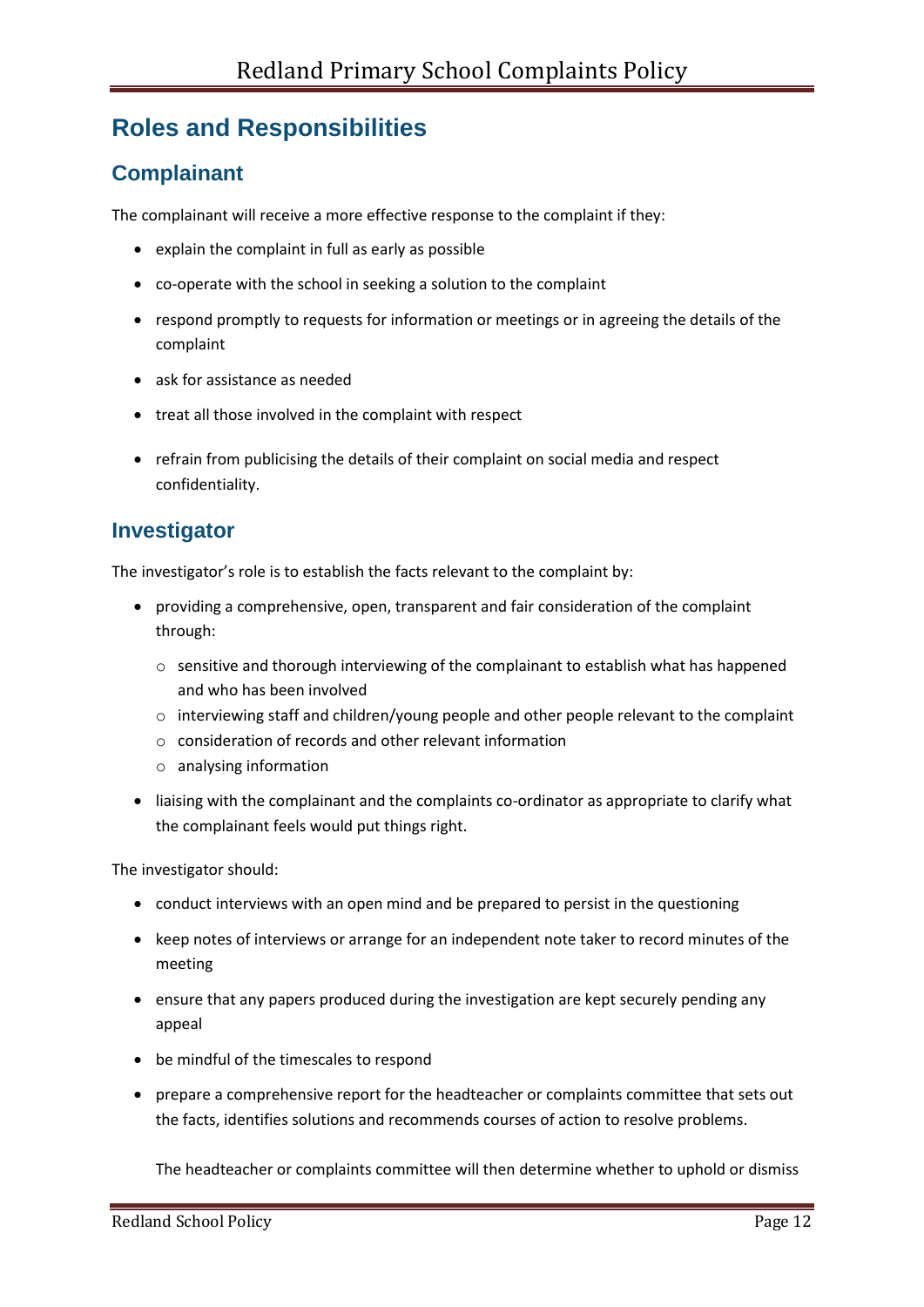the complaint and communicate that decision to the complainant, providing the appropriate escalation details.

#### **Complaints Co-ordinator** headteacher / school business manager

The complaints co-ordinator should:

- ensure that the complainant is fully updated at each stage of the procedure
- liaise with staff members, headteacher, Chair of Governors, Clerk and LAs (if appropriate) to ensure the smooth running of the complaints procedure
- be aware of issues regarding:
	- o sharing third party information
	- $\circ$  additional support. This may be needed by complainants when making a complaint including interpretation support or where the complainant is a child or young person
- keep records.

#### **Clerk to the Governing Body**

The Clerk is the contact point for the complainant and the committee and should:

- ensure that all people involved in the complaint procedure are aware of their legal rights and duties, including any under legislation relating to school complaints, education law, the Equality Act 2010, the Freedom of Information Act 2000, the Data Protection Act (DPA) 2018 and the General Data Protection Regulations (GDPR)
- set the date, time and venue of the meeting, ensuring that the dates are convenient to all parties (if they are invited to attend) and that the venue and proceedings are accessible
- collate any written material relevant to the complaint (for example; stage 1 paperwork, school and complainant submissions) and send it to the parties in advance of the meeting within an agreed timescale
- record the proceedings
- circulate the minutes of the meeting
- notify all parties of the committee's decision.

#### **Committee Chair**

The committee's chair, who is nominated in advance of the complaint meeting, should ensure that:

- both parties are asked (via the Clerk) to provide any additional information relating to the complaint by a specified date in advance of the meeting
- the meeting is conducted in an informal manner, is not adversarial, and that, if all parties are invited to attend, everyone is treated with respect and courtesy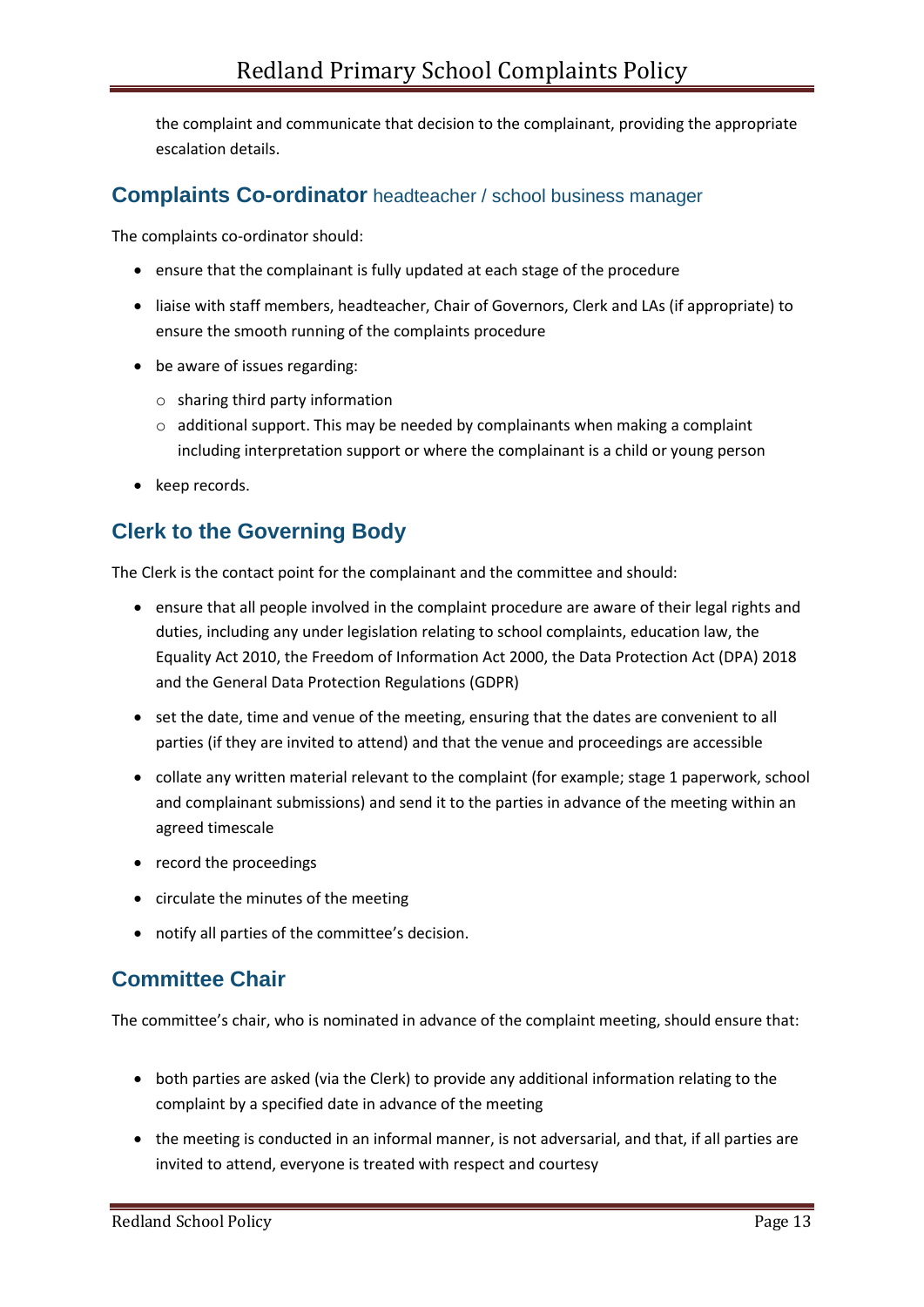- complainants who may not be used to speaking at such a meeting are put at ease. This is particularly important if the complainant is a child/young person
- the remit of the committee is explained to the complainant
- written material is seen by everyone in attendance, provided it does not breach confidentiality or any individual's rights to privacy under the DPA 2018 or GDPR.

If a new issue arises it would be useful to give everyone the opportunity to consider and comment upon it; this may require a short adjournment of the meeting

- both the complainant and the school are given the opportunity to make their case and seek clarity, either through written submissions ahead of the meeting or verbally in the meeting itself
- the issues are addressed
- key findings of fact are made
- the committee is open-minded and acts independently
- no member of the committee has an external interest in the outcome of the proceedings or any involvement in an earlier stage of the procedure
- the meeting is minuted
- they liaise with the Clerk (and complaints co-ordinator, if the school has one).

#### **Committee Member**

Committee members should be aware that:

• the meeting must be independent and impartial, and should be seen to be so

No governor may sit on the committee if they have had a prior involvement in the complaint or in the circumstances surrounding it.

• the aim of the meeting should be to resolve the complaint and achieve reconciliation between the school and the complainant

We recognise that the complainant might not be satisfied with the outcome if the meeting does not find in their favour. It may only be possible to establish the facts and make recommendations.

• many complainants will feel nervous and inhibited in a formal setting

Parents/carers often feel emotional when discussing an issue that affects their child.

• extra care needs to be taken when the complainant is a child/young person and present during all or part of the meeting

Careful consideration of the atmosphere and proceedings should ensure that the child/young person does not feel intimidated.